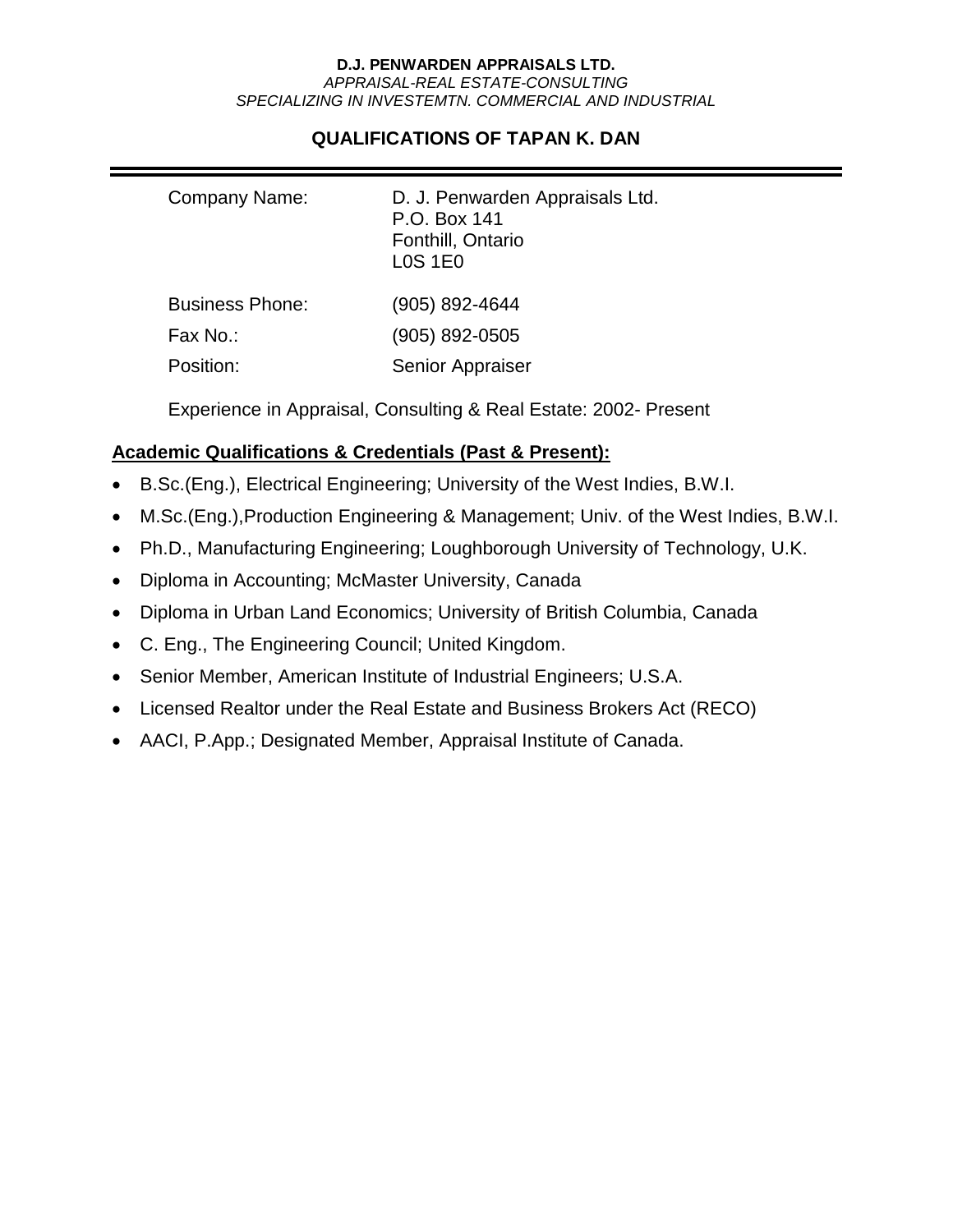#### **Ontario Real Estate Association Courses**

Phase 1 – OREA Real Estate Course Phase 2 - OREA Real Estate Course Phase 3 – OREA Real Estate Residential Course Phase 3 – OREA Real Estate Commercial Course OREA - Real Property Law OREA - Principles of Appraisal OREA - Principles of Mortgage Financing OREA - Real Estate Investment Analysis OREA - Principles of Property Management.

### **Appraisal Institute of Canada / University of British Columbia Courses**

AIC Professional Practice Standards Seminar- OA AIC, Toronto BUSI 330 – Foundations of Real Estate Appraisal BUSI 400 – Residential Property Analysis BUSI 100 – Micro Foundations in Real Estate Economics BUSI 121 – Foundations of Real Estate Mathematics BUSI 443 – Real Property Assessment Administration BUS I101 – Capital Markets and Real Estate BUSI 300 – Urban and Real Estate Economics BUSI 221 – Real Estate Finance in a Canadian context BUSI 331 – Real Estate Investment Analysis & Advanced Income Appraisal BUSI 401 – Commercial Property Analysis BUSI 442 – Case Studies in Appraisal I BUSI 452 – Case Studies in Appraisal II AIC 399 – Single-Family Residential Demonstration Appraisal Report BUSI 444 – Computer Assisted Mass Appraisal BUSI 344 – Statistical & Computer Applications in Valuation BUSI 441 – Real Estate Management I BUSI 460 – Critical Analysis & Forecasting in Real Estate

BUSI 499 – Income Property Commercial Demonstration Appraisal Report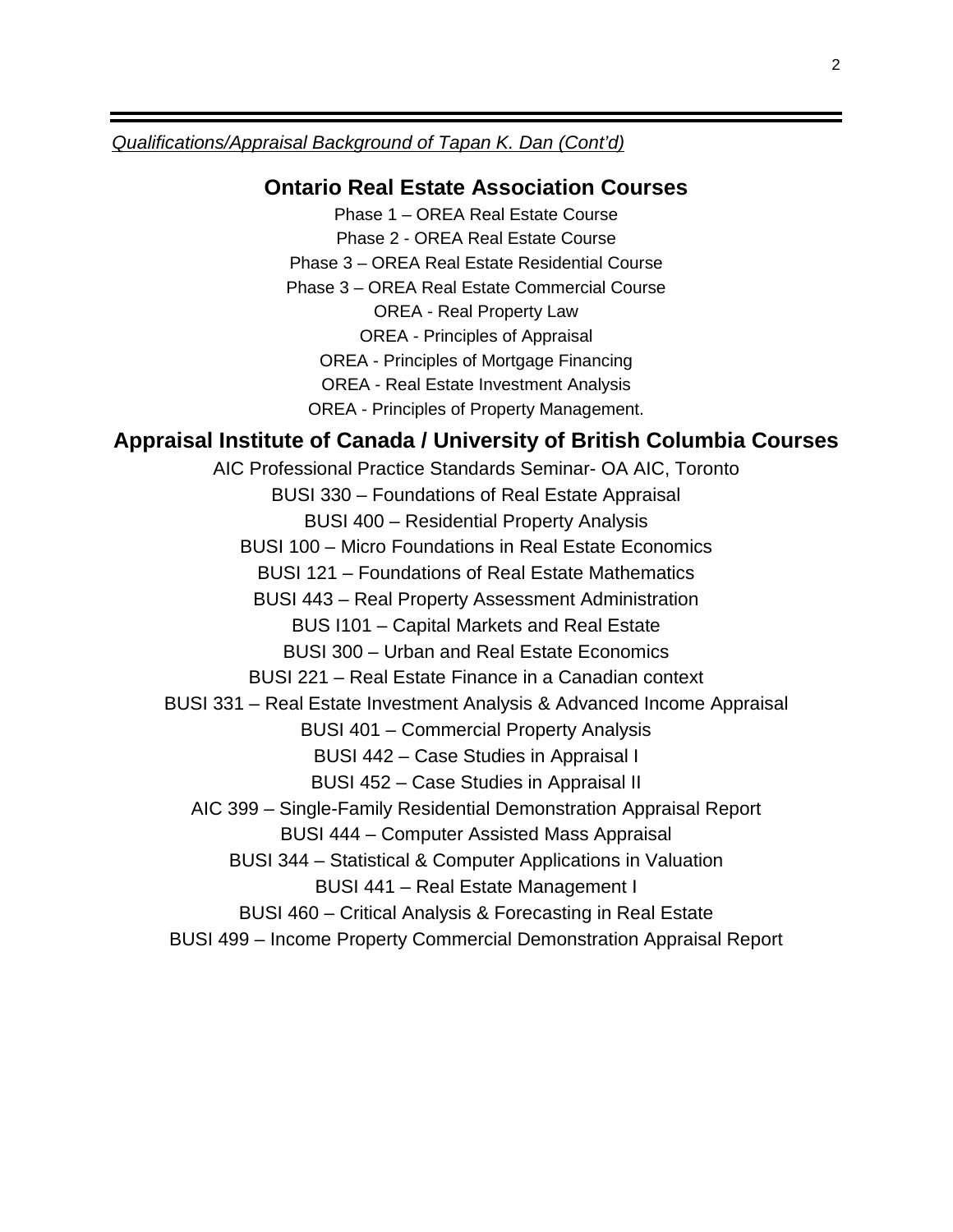# **Types of Appraisal Assignments Completed**

- Combined Commercial Residential Buildings
	- Medical Office Buildings
	- Dental Clinics / Doctor's Offices
- Industrial Buildings & Plants, and Industrial/Commercial Condos
	- Farms and Wineries
- Residential Lots, Industrial/Commercial Land & Agricultural Land
	- Valuation for Fire Insurance
		- Local Commercial Plazas
	- Residential Dwellings & Vacant Land; Condominiums
		- Duplexes & Triplexes
- Multi-Family Residential & Apartment Buildings (4-plex to 76-plex)
	- Semi-Detached Dwellings & Townhouses
	- Unopened Road Allowances, Open Space Lands, Cemeteries
		- Commercial & Tourist-Commercial Properties
		- Service-Commercial & Highway-Commercial Properties
			- Restaurants & Taverns
			- Motels and B & B Inns
			- Rural Residential, Lakefront Properties & Cottages
				- Greenhouses & Garden Centres
			- Institutional Properties Churches, Schools, etc.
- Land Residential Development, Subdivisions & Park Dedication
- Appeared as Professional Witness in the Ontario Superior Court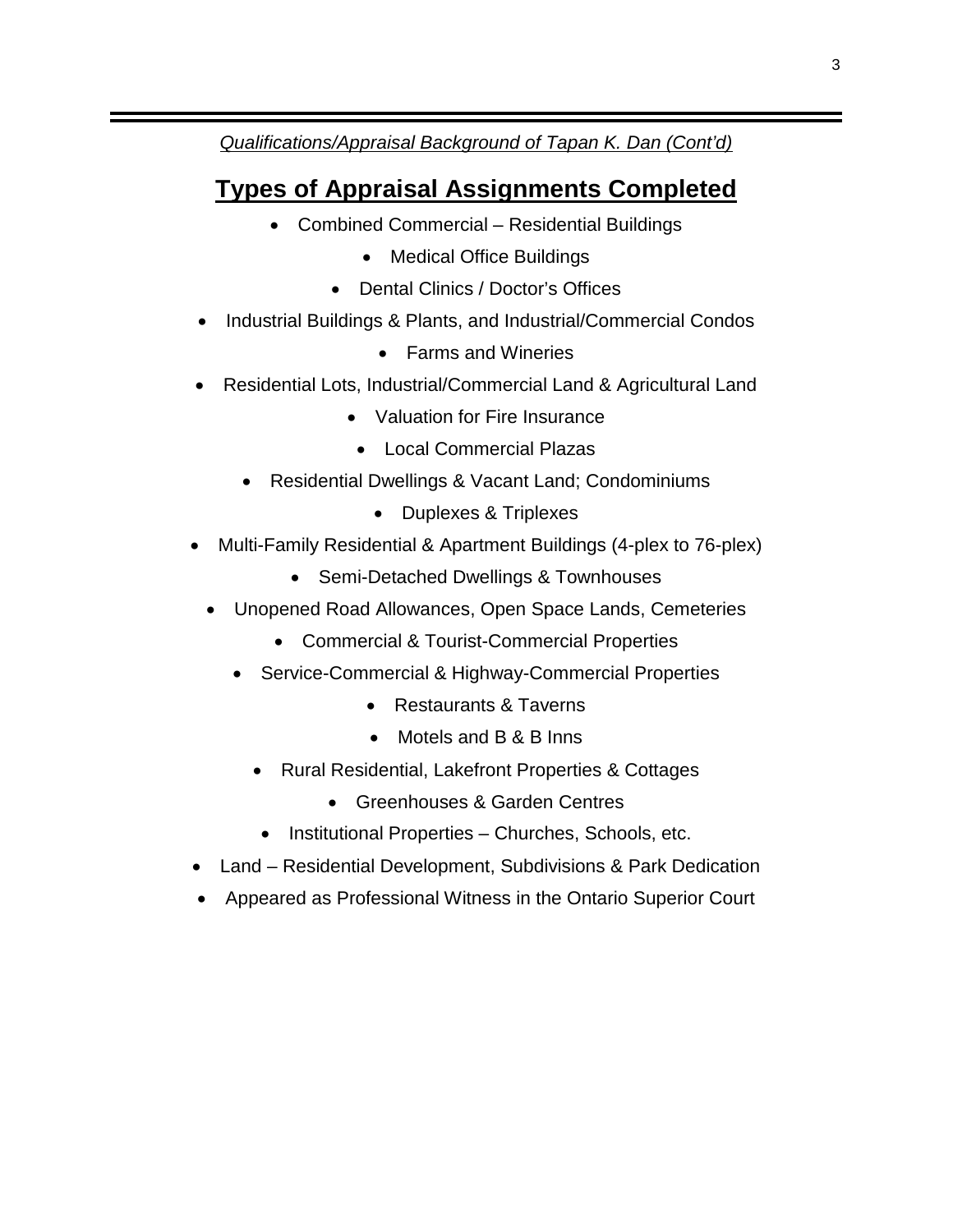• Real Estate Consulting Assignments

#### **Partial List of Appraisal Clients**

- 
- 
- 
- Bank of Nova Scotia City of Thorold
- TransferEase Relocation Town of Pelham
- Canadian Imperial Bank of Commerce City of Niagara Falls
- **District School Board of Niagara •** Meridian Credit Union
- 
- 
- 
- 
- Royal Lepage Relocation  **Brock University**
- Various Finance Companies Niagara College
- 
- 
- 
- St. Lawrence Seaway Authority  **Remax Relocation**
- 
- **Pank of Canada Business Development Bank of Canada (BDC)** Business Development Bank of Canada (BDC)
- Toronto Dominion/Canada Trust **•** Regional Municipality of Niagara
- **Bank of Montreal City of Welland** 
	-
	-
	-
	-
- Ontario Hydro Buffalo & Fort Erie Peace Bridge Authority
- Interbay Funding **Funding 1988 Niagara Falls US-Canada Bridge Authority**
- FirstOntario Credit Union The Canadian Tire Corporation
- Polish Credit Union Ontario Management Board
	-
	-
- Mortgage Brokerage Firms General and Life Insurance Companies
- Insurance Brokers & Adjusters Royal Canadian Mounted Police
- BDO Dunwoody The Niagara Parks Commission
	-
- Royal LePage Relocation Ontario Provincial Police

#### **General List of Clients**

- 
- 
- 
- Medical Practitioners Dentists
- Commercial & Industrial Firms Insurance Companies
- 
- 
- 
- Legal Firms  **Real Estate Companies**
- Accountants Consulting Firms
- Farmers Receivers
	-
	-
- Church Groups Arbitration Cases
- Development Groups/Companies Minority Interest Shareholders
- Individuals Shareholder Groups